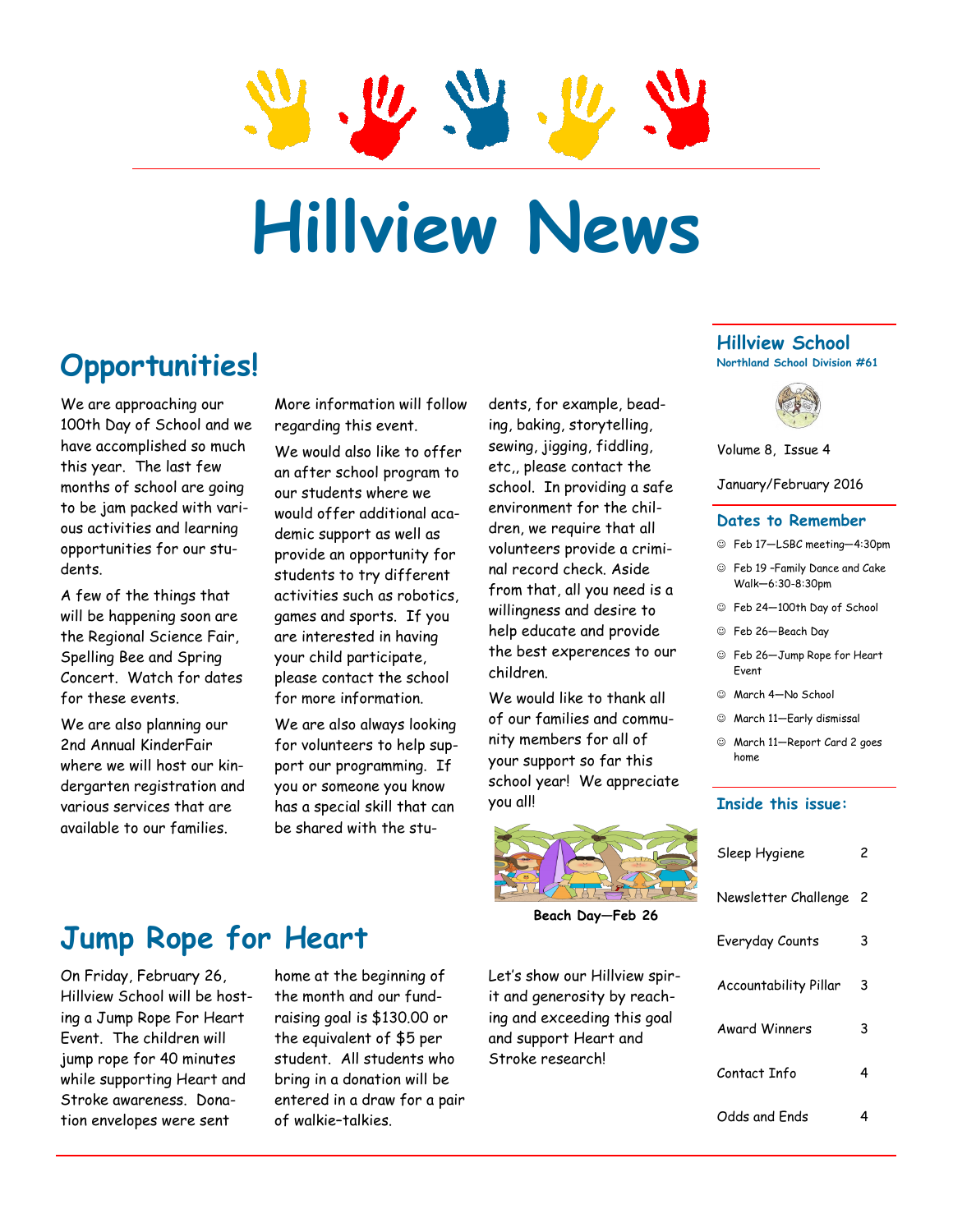## **Sleep Hygiene**

While growing up, most of us were probably told to get a good night's sleep, and with good reason. In fact, Dr. Wayne H. Giles of the National Center for Chronic Disease Prevention and Health Promotion said"...Sufficient sleep is not a luxury-it is a necessityand should be thought of as a vital sign of good health." Sleep is a powerful restorative process. It helps us function better physically, emotionally, and metabolically. It helps us consolidate and form our memories and has a direct effect on our attention and behaviour. The need for adequate sleep is present throughout our lives, and the best time to establish strong sleep ans). hygiene is in childhood.

There are numerous ill effects when children do not get enough sleep, such as being less able to concentrate, and being more easily distracted, hyperactive, or impulsive. Kids of all ages have difficulty learning when they are sleep deprived, from fussy infants to busy teenagers. So how much sleep do kids need? According to the Mayo Clinic, newborns typically need 16-18 hours each day, pre-school aged children should get 11-12 hours daily , school aged kids need at least 10 hours, while teenagers should aim for 9-10 hours. That's a lot of sleep, and a major obstacle in making sure kids get the proper amount is actually getting them to bed.

## Newsletter Challenge

In every issue of Hillview News there will be three spelling errors throughout the newsletter. Look for the errors, circle them and return the newsletter with your child. Your child will then be en-

Sleep hygiene simply refers to the activities, habits, and routines we have to prepare for bed and signal to the body that it is time for sleep. Yes, a bedtime routine is an important part of ensuring a proper night's rest for children. Perhaps the most important part of sleep hygiene is making sure kids go to bed at the same time every night, and wake up at the same time every morning, even on weekends and holidays. This consistency reinforces their bodies' sleep-wake cycles, known as circadian rhythm, and promotes better sleep at night (which means better sleep for parents and guardi-

Here are some tips to promote good sleep hygiene:

- Physical exercise during the day, such as sports or recess games of tag, burn off energy and lead to drowsiness during the evening
- Limit screen time for an hour before bed because the light from computer screens, phones, tablets and other technology stimulates the brain into an awake mode that interrupts the circadian rhythm
- Use the bed for sleep only. Introducing other activities, such as laying in bed texting or watching TV, teach the body

that bed is used for entertainment and not relaxation

Develop a consistent bed time

Bedtime routines, including stories, teeth brushing, and perhaps a small snack an hour before bed, teach the body and brain to wind down and prepare for sleep. Each child differs in what will be relaxing for them. For example, one may want to listen to a lullaby while another wants to hear a story. A great way to create a bedtime routine that meets children's specific relaxation needs can be through developing an interactive chart. One such chart can be found at http:// keltymentalhealth.ca/healthy-living/ sleep. By developing a bedtime routine, the consistency that is necessary for good sleep hygiene is put into place. For older children, developing the interactive routine invites their participation, which means they are more likely to follow through.

By using these tips, you and your children should have better luck catching some z's.

**Jennifer Laycock, B.Sc., M.C. Registered Psychologist Phone: 780-523-0011 ext. 176 Email: jlaycock@hpsd.ca**

tered into a draw for a small prize each month. The next draw will be February 26 and **2** names will be drawn. Good luck!



December's winners were Jase L'Hirondelle Tatyanna BigCharles Congratulations!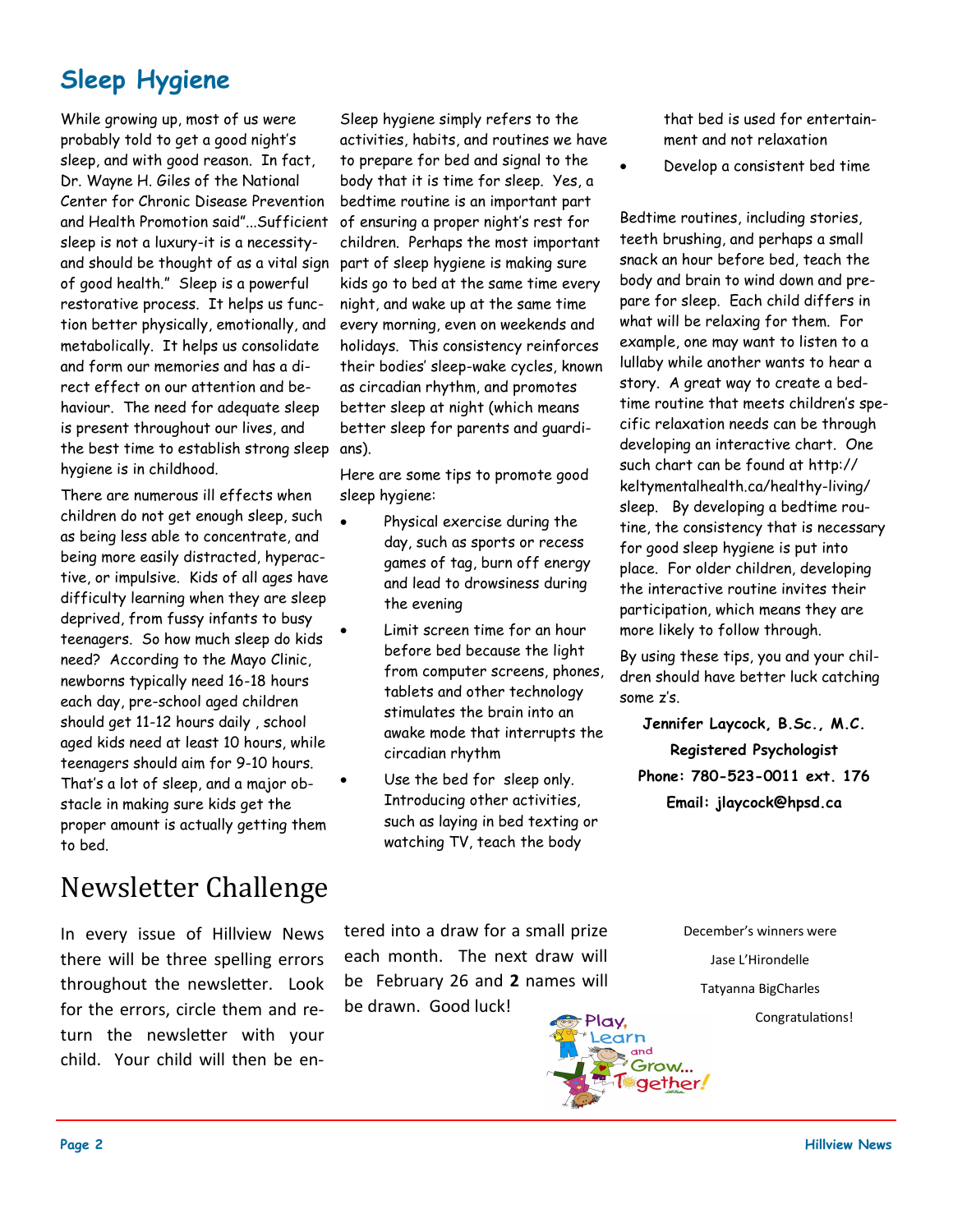## **Everyday Counts**

Our goal is that every child attends school regularly. Showing up for school has a huge impact on a student's academic success starting in kindergarten and continuing through high school. Your child is less likely to succeed if he or she is chronically absent—which means missing 18 or more days over the course of an entire school year which is equal to as little as 2 days a month.

Research shows:

Children chronically absent in kindergarten and 1st grade are much less likely to read at grade level by the end of 3rd grade

By 6th grade, chronic absence is a proven early warning sign for students at risk for dropping out of school

By 9th grade, good attendance can predict graduation rates even better than 8th grade test scores.

Absences can add up quickly. **child is chronically absent if he or she misses just 2 days every month!!** 

Let us know how we can best support you and your children so that they can show up for school every day and on time. We want your child to be successful in school! If you have any

questions or need more information please contact the school.

Parents of students who achieve 95% or better each month are entered into a draw for a pair of movie passes to the Park Theatre. We appreciate the effort you take every day to make sure your child gets to school.

Winners for December were

K-3: Karma's Parents grade 4-6: Drae's Parent January: K-3 : Tyranny's Parents 4-6: Kahlin's Parents **Congratulations!**

### **Accountability Pillar Surveys**

The 2015-2016 Accountability Pillar Surveys were sent home with all students in grades 4,5 and 6 at the beginning of February. By completing the survey, you are giving Hillview School, Northland School Division and the provincial government important information to gauge the quality of education that our

children are receiving and make improvements where nesessary. At Hillview, we will take this information and use it to help make the children's elementary education experience the most safe, effective and productive that we possibly can.

If you have not already complet-

ed the survey, please do! so as soon as possible and return it in the envelope provided by February 26, 2016. Together we can work to improve our children's learning experience!

**"It is only through raising expectations and striving for excellence that our children can reach their full potential."**

**-Brad Henry**

#### **Students of the Month**

Our Students of the Month are chosen based on several criteria. Attendance, cooperation, work ethic, and respectfulness are all considered when deciding who will be the next Student of the Month for each class. We are proud to announce our Students of the Month for the months of December and January.

Congratulations for all of your hard work!



 Jayda and Kierra were our winners for December.



Tyrus and Drae were our winners for January.